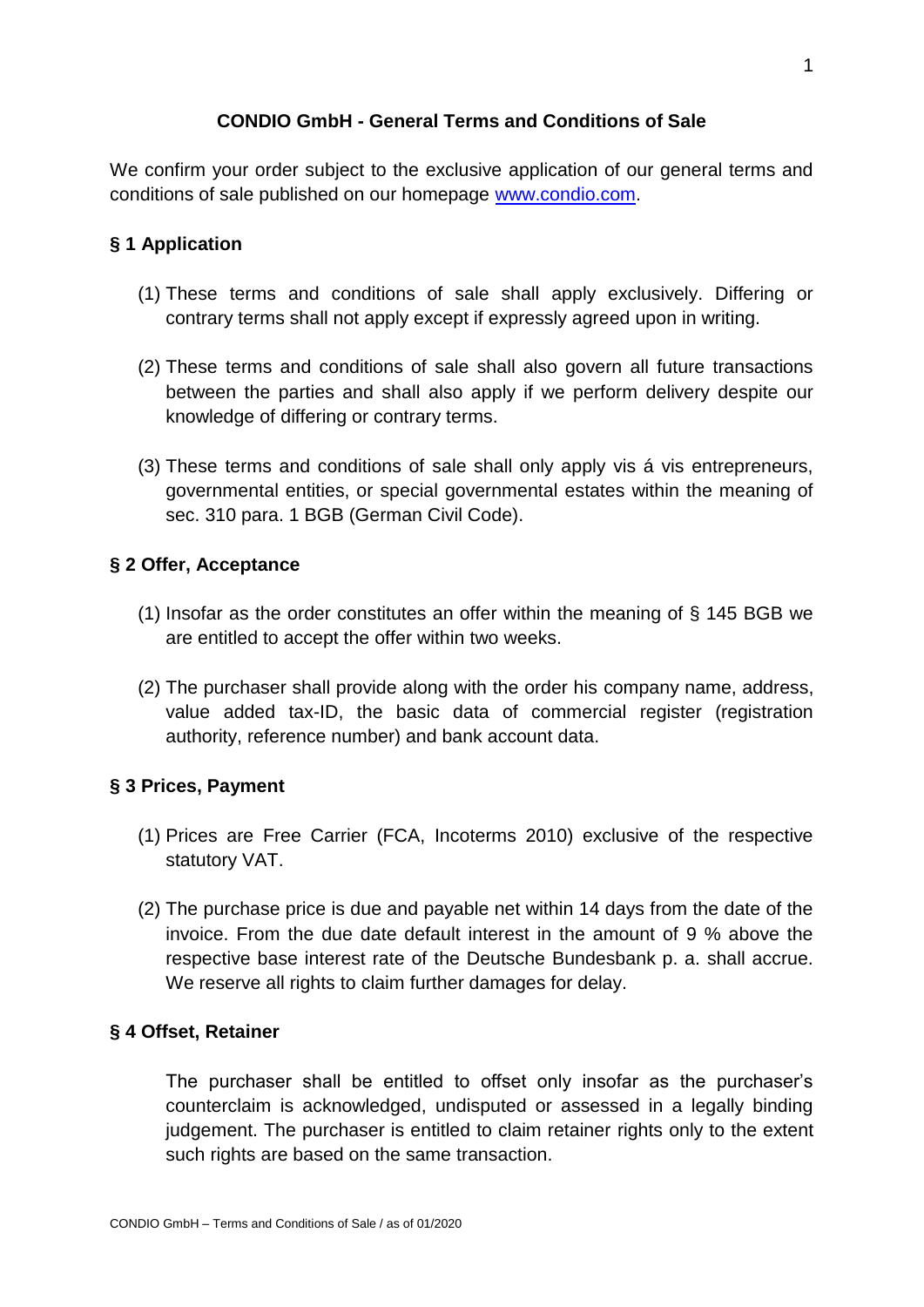### **§ 5 Delivery**

- (1) We apply the clause FCA / Free Carrier (Incoterms 2010) exclusively in the procedure that for the delivery and the passing of risk the relevant place (delivery point) is the premises of our company in Werder / Havel (Germany), where the goods are loaded onto the means of conveyance organised by the purchaser.
- (2) Delivery is conditioned upon timely and proper performance of all duties of the purchaser. Defences based on non-performance of the contract are reserved.
- (3) In case of default in acceptance or other breach of duties to cooperate by the purchaser we are entitled to claim any resulting damage including but not limited to additional expenses, if any. Further damages are reserved. In this case, the risk of loss or damage to the goods passes to the purchaser at the time of such default or breach of duty to cooperate.

## **§ 6 Passing of Risk, Shipment**

If the purchaser demands shipment of the goods the risk of loss or damage to the goods passes to the purchaser as stated in para. 3 (1).

#### **§ 7 Retention of Title**

- (1) We retain title to the goods until receipt of all payments in full.
- (2) The purchaser shall handle the goods appropriate and professional stated in the specification.
- (3) As long as the purchase price has not been completely paid, the purchaser shall immediately inform us in writing if the goods become subject to rights of third persons or other encumbrances.
- (4) The purchaser may resell goods subject to the above retention of title only in the course of his regular business. For this case, the purchaser hereby assigns all claims arising out of such resale, whether the goods have been processed or not, to us. Notwithstanding our right to claim direct payment the purchaser shall be entitled to receive the payment on the assigned claims. To this end, we agree to not demand payment on the assigned claims to the extent the purchaser complies with all his obligations for payment and does not become subject to an application for insolvency or similar proceedings or to any stay of payments.